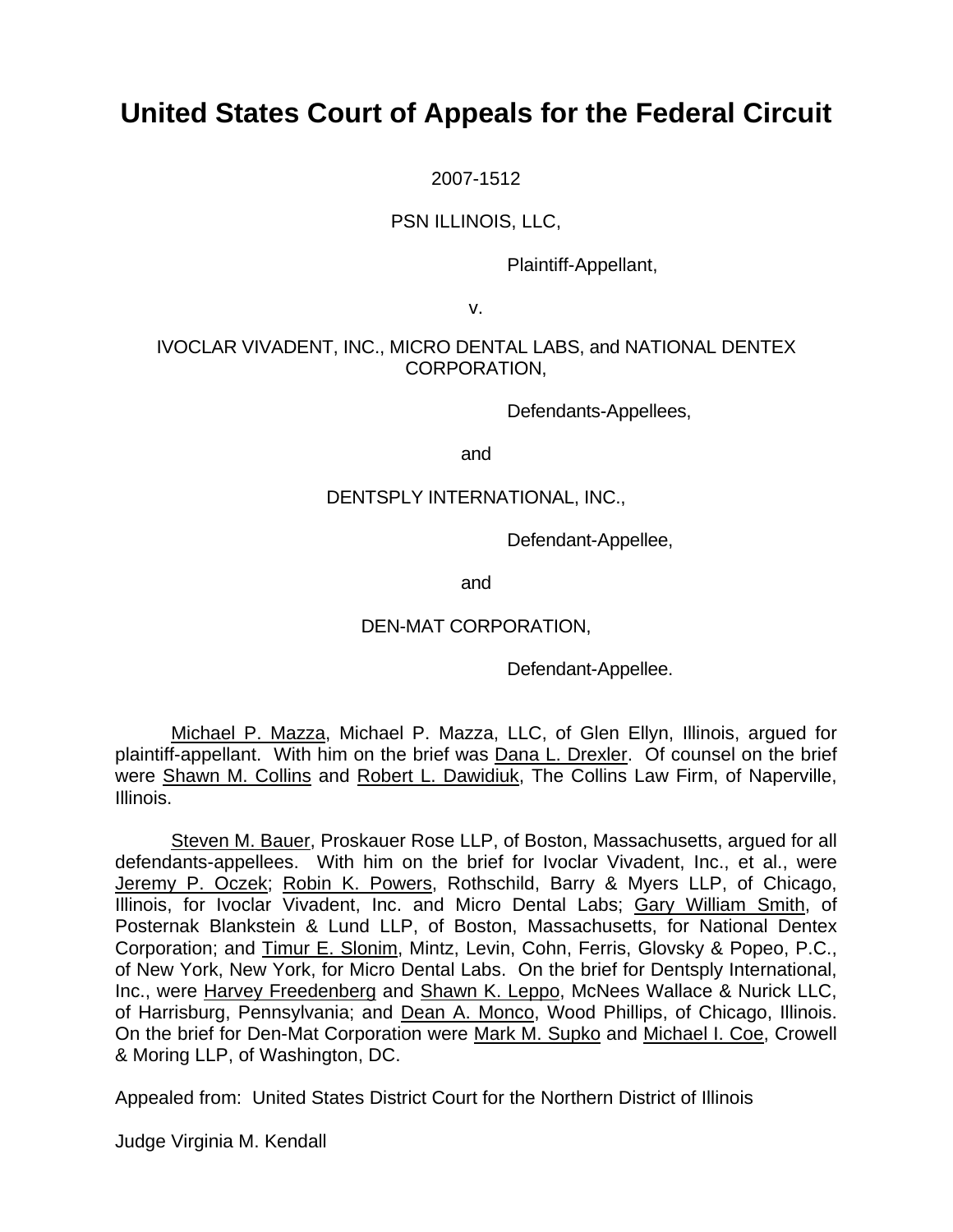# **United States Court of Appeals for the Federal Circuit**

2007-1512

PSN ILLINOIS, LLC,

Plaintiff-Appellant,

v.

# IVOCLAR VIVADENT, INC., MICRO DENTAL LABS, and NATIONAL DENTEX CORPORATION,

Defendants-Appellees,

and

# DENTSPLY INTERNATIONAL, INC.,

Defendant-Appellee,

and

# DEN-MAT CORPORATION,

Defendant-Appellee.

Appeal from United States District Court for the Northern District of Illinois in case no. 04-CV-7232, Judge Virginia M. Kendall.

> DECIDED: May 6, 2008 \_\_\_\_\_\_\_\_\_\_\_\_\_\_\_\_\_\_\_\_\_\_\_\_\_\_

> \_\_\_\_\_\_\_\_\_\_\_\_\_\_\_\_\_\_\_\_\_\_\_\_\_\_

Before MICHEL, Chief Judge, LINN and PROST, Circuit Judges.

MICHEL, Chief Judge.

 PSN Illinois, LLC ("PSN") appeals from the district court's summary judgment of non-infringement which resulted in a stipulated judgment and dismissal. Stipulated Judgment and Dismissal, PSN Illinois, LLC v. Ivoclar Vivadent, Inc., No. 04-CV-7232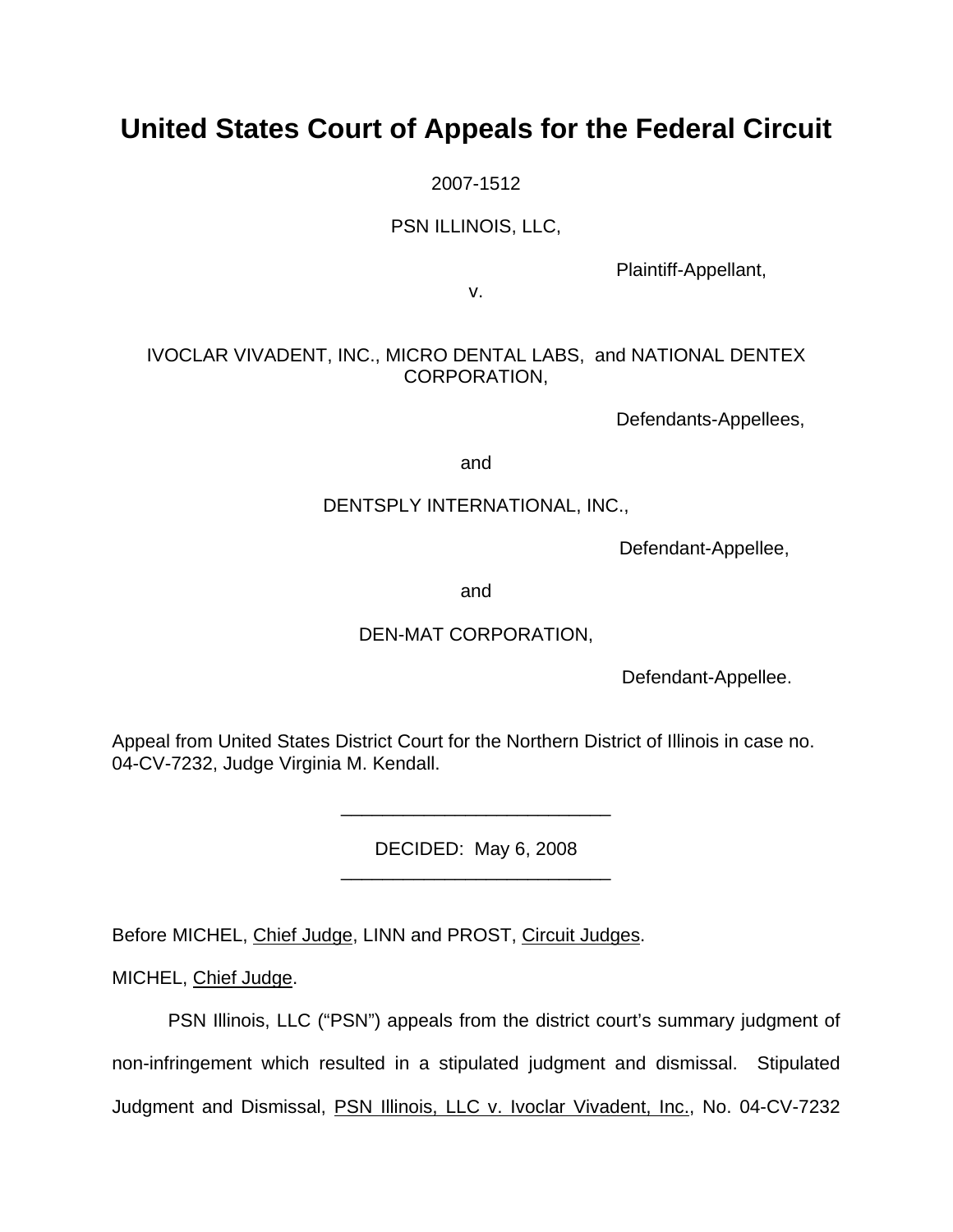(N.D. Ill. July 6, 2007). We heard oral argument on March 3, 2008. Although we conclude that the district court construed the claim term "ready for mounting" too narrowly, we nevertheless affirm the district court's summary judgment of noninfringement because even under the correct claim construction, clearly no infringement occurred.

I.

 PSN is the assignee of U.S. Patent No. 4,579,530 ("the '530 patent"), which claims a method of fabricating porcelain veneers for teeth. The patent originally issued in 1986, and a reexamination certificate issued in July 1989. Following reexamination, the '530 patent contained only one independent claim:

 1. A method of fabricating a custom-made porcelain veneer restoration for a tooth without the use of a metal matrix comprising the steps of:

a. preparing an impression of said tooth;

 b. forming from said impression a statue of said tooth out of an investment material;

 c. applying porcelain powder to the surface of said statue to build said veneer restoration conforming to the shape of the bonding surface of said tooth;

d. firing the porcelain veneer restoration on said statue; and

 e. eroding away said statue from said porcelain veneer restoration leaving said restoration ready for mounting on said tooth.

In the specification, the patent describes first forming an impression of the patient's teeth. '530 patent, col.3 ll.48-53. The impression is then used to form a "statue" or model of the teeth out of investment material, which is generally temperature resistant and not as hard as the porcelain veneer.  $\underline{Id}$  at col.3 II.54-66. Porcelain powder, generally in a slurry, is used to build the veneer on the statue of the tooth. Id. at col.2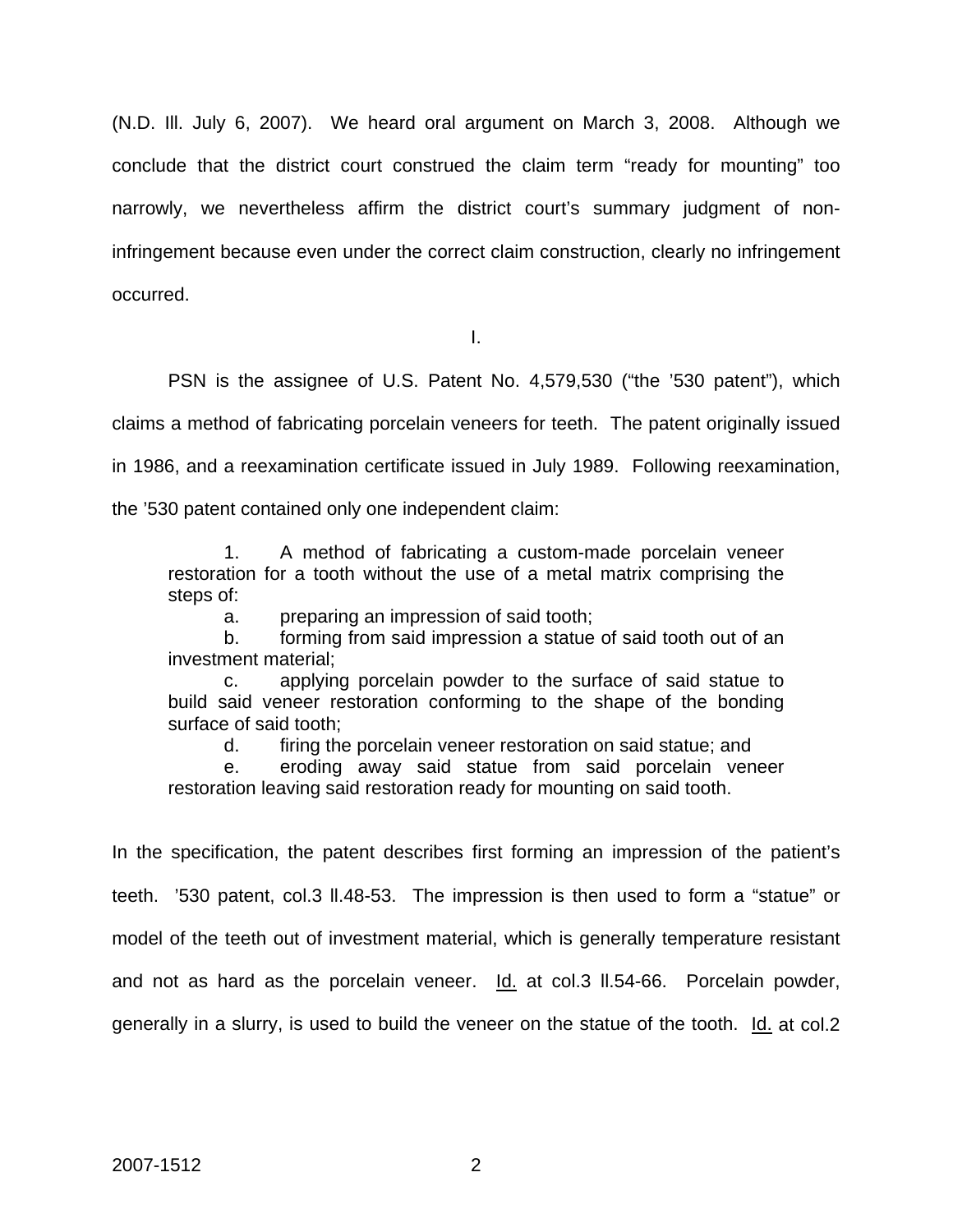ll.30-34. The veneer is then fired on the statue. Next, the statue is eroded or blasted away with an abrasive material. Id. at col.2 ll.49-53.

In the summary of the invention, the specification suggests that several operations may be performed after the statue has been eroded, including touching up to smooth edges and removing undercuts, glazing, cleaning, etching, and coating with cement. Id. at col.2 ll.54-60. In the detailed description of the preferred embodiments, however, it teaches:

While still on the statue, the veneer casing may be subject to a finishing treatment to improve the esthetics, such as bevel the incisal edge and feather the embrasures and the marginal area as close as possible to the finished margin. Also a glaze may be added. The support provided by the statue with the casing still mounted while such treatment is conducted is a feature of this invention.

Id. at col.4 ll.39-46.

 Ivoclar and Dentsply, suppliers who sell materials used in the accused process, are accused of contributing to or inducing infringement. MicroDental and National Dentex are dental laboratories that manufacture veneers and thus are accused of direct infringement. Den-Mat acts as both a supplier and a dental laboratory. The parties have agreed for the purposes of this appeal that all of the accused processes are "functionally identical" to Ivoclar's IPS Empress technique ("Empress process").

 The accused Empress process is a "lost wax" process. Like the process of claim 1 of the '530 patent, the Empress process begins by taking an impression of the patient's tooth or teeth. A hard stone model is then created from the impression. Next, wax is placed on the model and formed into the desired shape of the veneer; this is called a "wax-up." Sprues (or wax posts) are then attached to the wax-ups. One or more wax-ups are placed in a cylinder, and the cylinder is filled with investment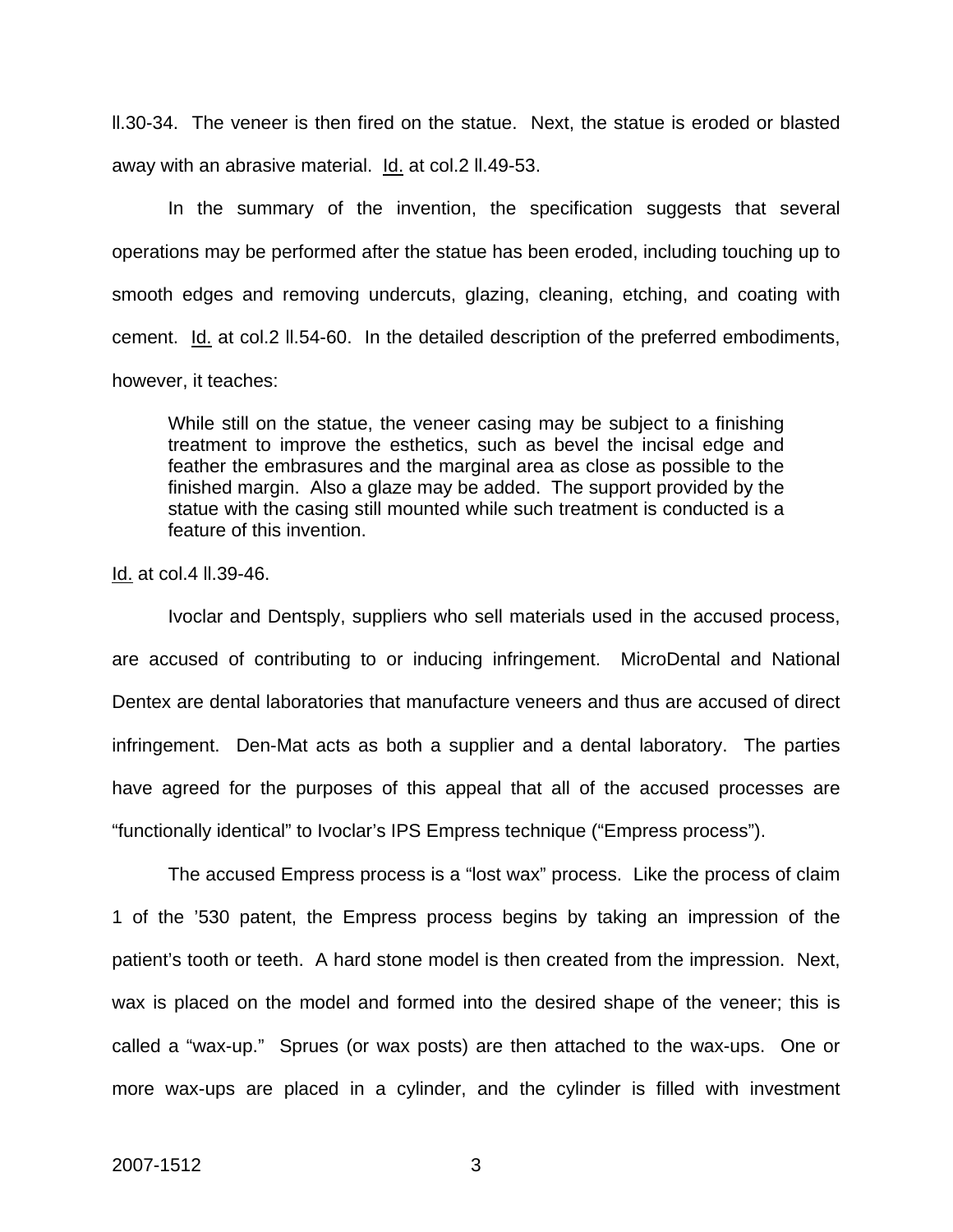material. The cylinder is heated so that the wax-up and sprue melt, leaving a veneershaped void in place of the wax-up and a channel to the void in place of the sprue. An ingot, made from compressed porcelain powder that has been sintered, is then heated and pressed through the sprue-shaped void into the veneer-shaped void. After that, the investment cylinder is eroded away. What remains is the veneer attached to a porcelain sprue. The sprue is removed; the edge of the tooth to which the sprue was attached is finished; and additional finishing work is performed on the veneer prior to mounting it on the patient's tooth.

PSN sued fourteen defendants in the Northern District of Illinois, accusing them of infringing the claims of the '530 patent.<sup>[1](#page-4-0)</sup> PSN settled with the majority of these defendants, who were subsequently dismissed from the lawsuit. The remaining defendants settled as to their other accused processes, such that only claims of infringement as to the Empress process discussed above, or processes that are functionally identical, remained in the case.

 In July 2005, Ivoclar filed a motion for summary judgment of non-infringement as to its Empress process. In December 2006, the district court issued a memorandum opinion and order, construing certain claim terms and granting summary judgment of non-infringement. PSN Illinois, LLC v. Ivoclar Vivadent, Inc., No. 04-CV-7232 (N.D. Ill. Dec. 7, 2006) ("Summary Judgment Opinion"). In particular, the district court construed "porcelain powder" as "a medium containing porcelain particles" because the specification disclosed applying porcelain powder as part of an "opaque water slurry" and not as porcelain powder without a medium. Summary Judgment Opinion at 7-8.

<span id="page-4-0"></span> $\frac{1}{1}$ <sup>1</sup> The patent expired on November 21, 2004, shortly after the present suit was filed.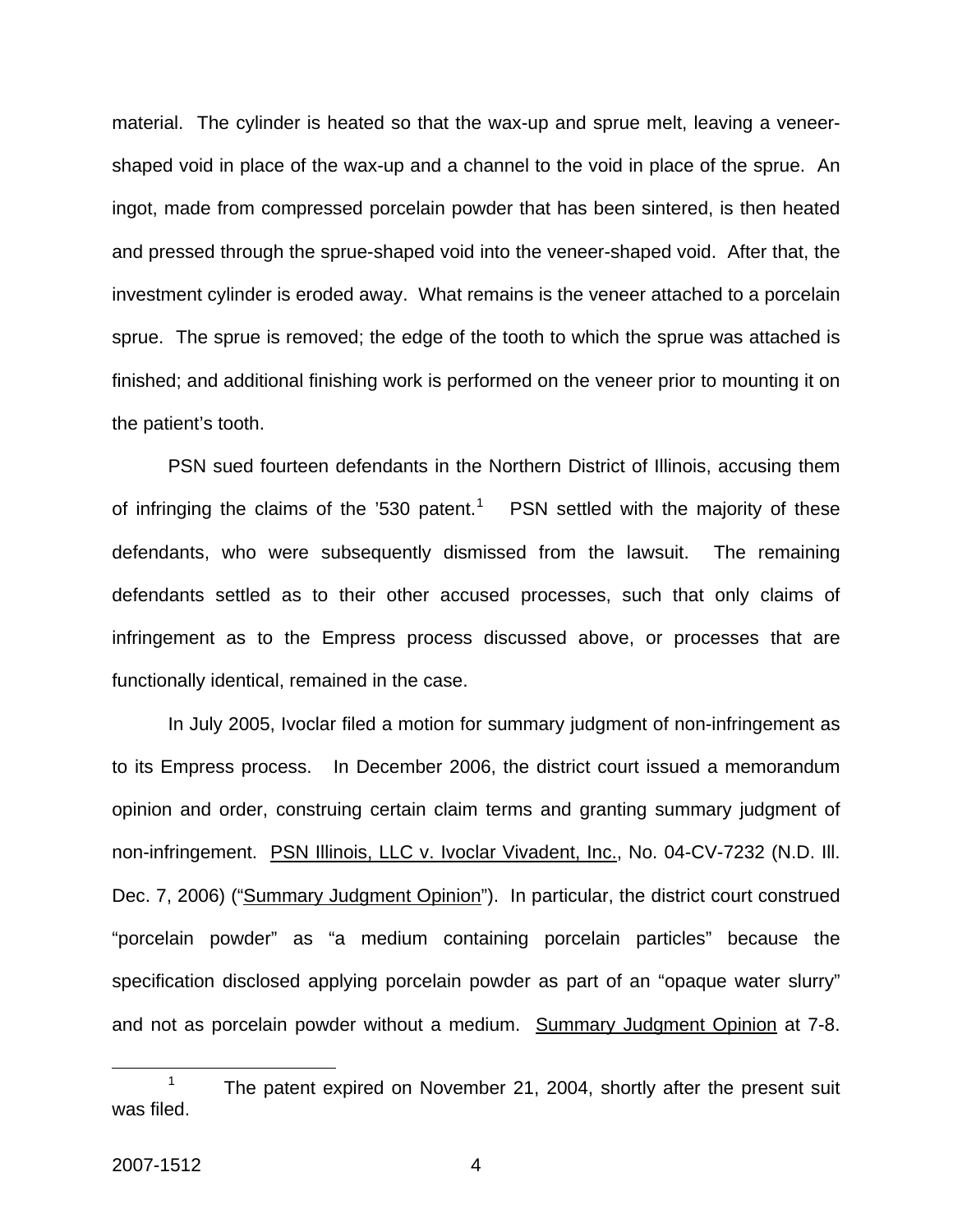The district court also construed "statue" as "the positive, substantially entire version of the tooth, having at least portions of three sides of the tooth, formed by investment material from the impression. A synonym for a statue is a model." Id. at 10. Finally, the district court construed "ready for mounting" as "leaving the veneer restoration ready to be fitted to and cemented on a patient's tooth for which it was custom-made." Id. at 11.

 The district court next evaluated whether Ivoclar was entitled to summary judgment that its Empress process did not infringe the claims as construed, either literally or under the doctrine of equivalents. First, as to "porcelain powder," the district court found that a genuine issue of material fact remained as to whether the ceramic ingot used by the Empress process could literally be porcelain powder and that this factual issue could not properly be resolved on summary judgment. Id. at 13-14. Next, the district court held that no reasonable jury could find that the Empress process literally uses a "statue" because the Empress process "uses th[e] positive mold [of the patient's tooth] to make a negative model out of investment material"; the district court held that this "negative model" was not a "statue." Id. at 14. But the district court concluded that disputed issues of material fact remained as to whether "the combination of the initial model and the negative investment mold used in the Empress [process] are the equivalent of the '530 Patent statue." Id. Finally, the district court concluded that the Empress process could not infringe either literally or under the doctrine of equivalents because the veneer of the Empress process is not "ready for mounting" when removed from the investment material. Id. at 15. According to the district court, "the Empress veneer requires substantial finishing work after it is removed from the cylinder of investment material and before it is fitted and cemented to the patient's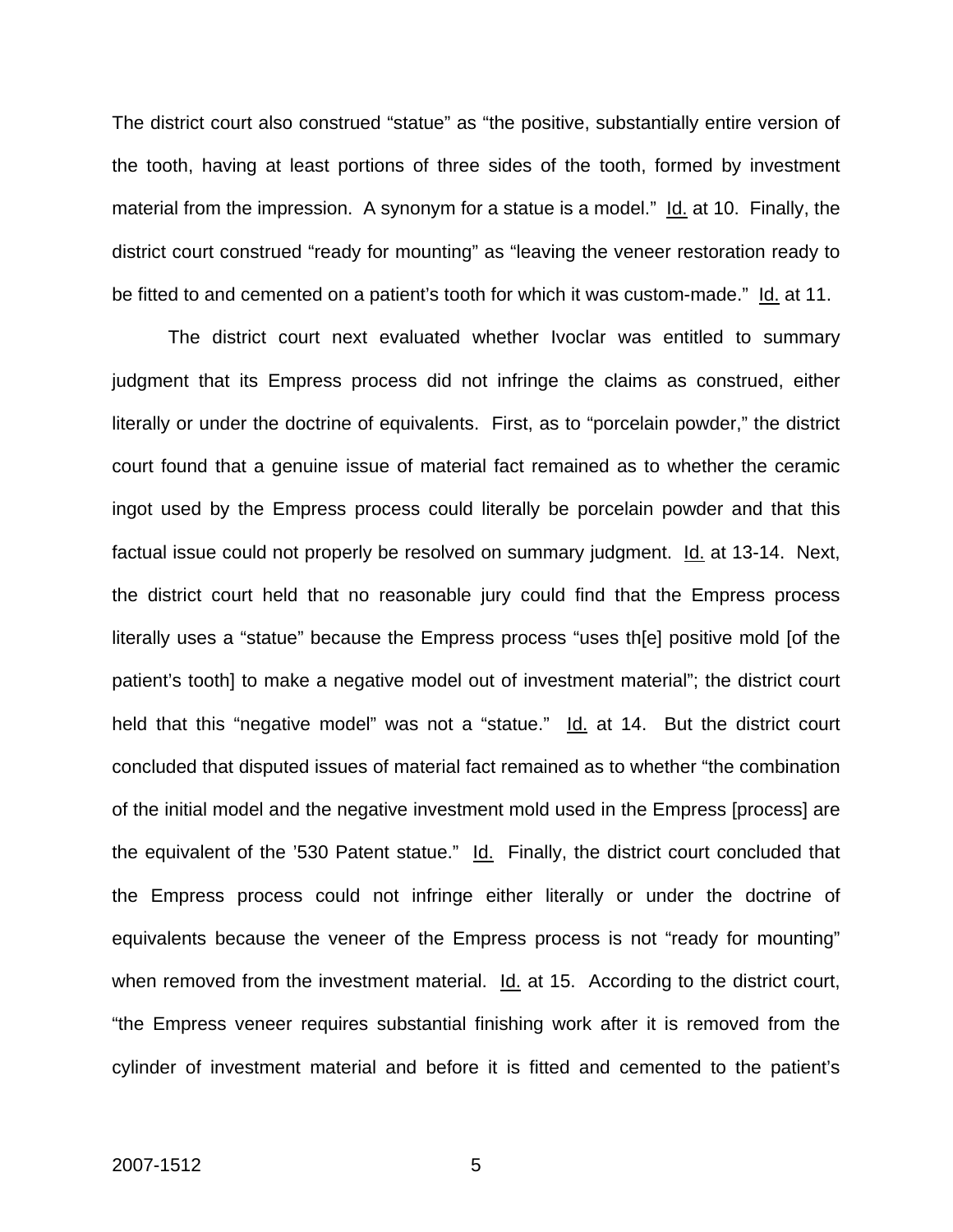tooth." Id. The district court thus granted Ivoclar's motion for summary judgment of non-infringement. Id. at 16.

 PSN then moved for reconsideration of the court's summary judgment order, arguing that the court had mistakenly found that PSN had not proposed a construction for "ready for mounting," had not considered PSN's expert testimony as to the construction of "ready for mounting," and erroneously interpreted the specification by limiting the interpretation of "ready for mounting" to a preferred embodiment. The district court denied PSN's motion for reconsideration. PSN Illinois, LLC v. Ivoclar Vivadent, Inc., No. 04-CV-7232 (N.D. Ill. May 29, 2007) ("Reconsideration Opinion"). The district court recognized that PSN actually had provided a proposed construction in its Local Rule 56.1 additional statement of material facts, but noted that PSN did not discuss or argue its construction in opposing the motion for summary judgment. Reconsideration Opinion at 2. Nevertheless, the district court addressed and rejected PSN's proposed construction (under which, a veneer would be "ready for mounting" even if finishing operations still needed to be performed on it) on the merits. Id. at 2-6. The district court also stated that it had considered the testimony of PSN's experts but found that reliance on expert testimony was unnecessary because the claims could be construed in light of the intrinsic record alone. Id. at 6-7. Thus, the court denied PSN's motion for reconsideration.

The parties then filed a stipulated judgment and dismissal of the remaining claims. As part of the order entering that judgment, the district court stated: "An appeal is immediately certified to the Federal Circuit Court of Appeals pursuant to 28 U.S.C. § 1295 as to the issues of claim construction and infringement involving the pressable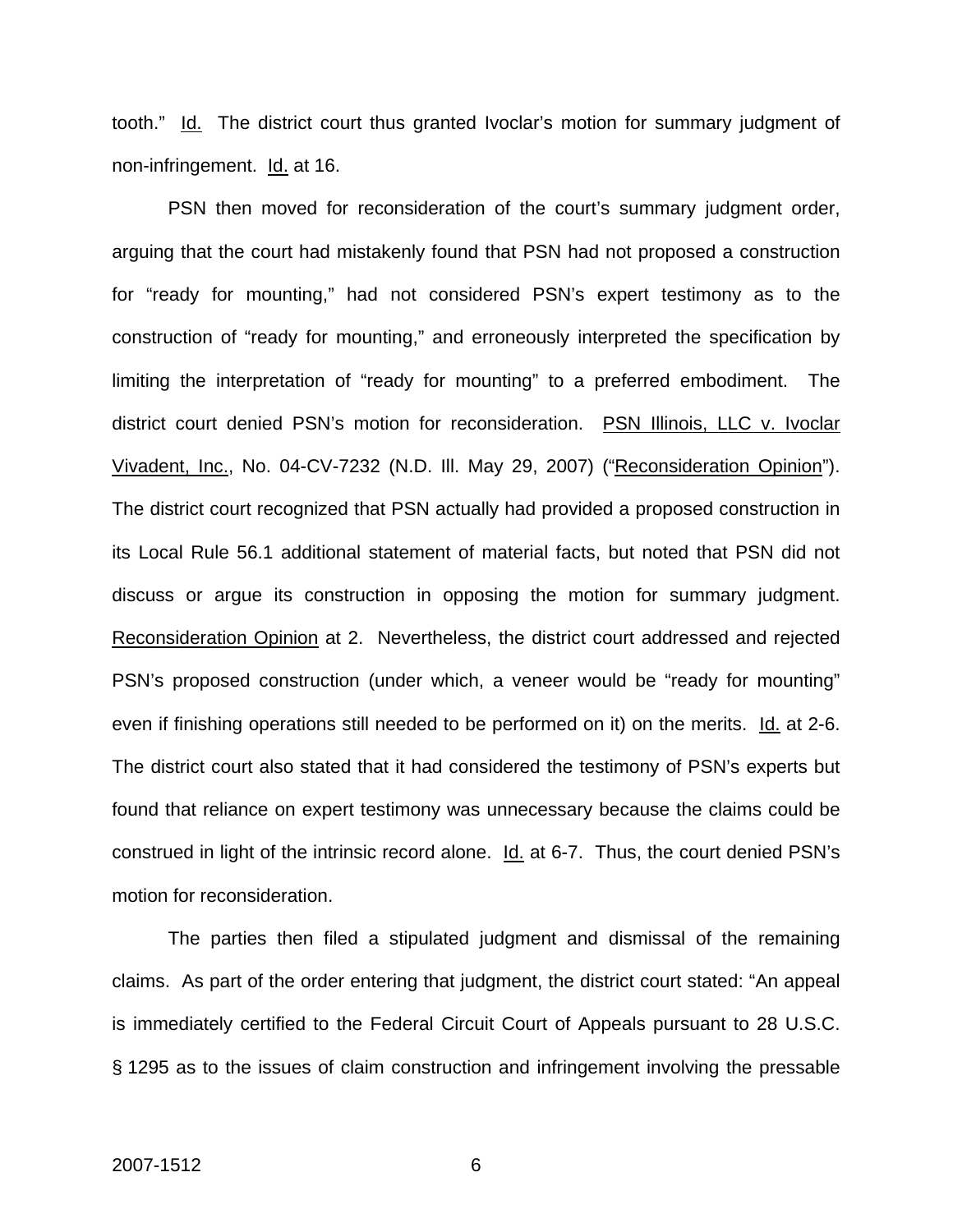processes referenced in Paragraph (1) of the Stipulated Judgment and Dismissal. The defendants' remaining, non-settled counterclaims are dismissed without prejudice." J.A. 37.<sup>[2](#page-7-0)</sup> This appeal followed. We have jurisdiction pursuant to 28 U.S.C. § 1295(a)(1).

II.

 We review a district court's grant of summary judgment de novo. Ethicon Endo-Surgery, Inc. v. U.S. Surgical Corp., 149 F.3d 1309, 1315 (Fed. Cir. 1998). At summary judgment, all facts and inferences must be construed in the light most favorable to the non-movant. Id. Summary judgment is only appropriate if no genuine issues of material fact exist and the movant is entitled to judgment as a matter of law. Id.

A. Claim Construction

Claim construction is a question of law reviewed de novo. Cybor Corp. v. FAS Techs., Inc., 138 F.3d 1448, 1454-56 (Fed. Cir. 1998) (en banc). We determine the ordinary and customary meaning of undefined claim terms as understood by a person of ordinary skill in the art at the time of the invention, using the methodology in Phillips v. AWH Corp., 415 F.3d 1303, 1312-19 (Fed. Cir. 2005) (en banc).

 Claim 1, the only independent claim, requires "eroding away said statue from said porcelain veneer restoration leaving said restoration ready for mounting on said tooth." (emphasis added). The district court construed "ready for mounting" as "leaving the veneer restoration ready to be fitted to and cemented on a patient's tooth for which it

<span id="page-7-0"></span> $\begin{array}{c|c}\n\hline\n\text{2}\n\end{array}$  We note that the district court's statement that an appeal was being certified to this court under Section 1295 was incorrect because Section 1295 simply states this court's jurisdiction and does not address or require "certification" of appeals. Nevertheless, a review of the record assures us that the stipulated judgment and dismissal along with the district court's prior orders, resolved the remaining claims as to all remaining parties. Thus, although no appeal was "certified," the district court's entry of the stipulated judgment and dismissal is a final judgment that we have jurisdiction to review.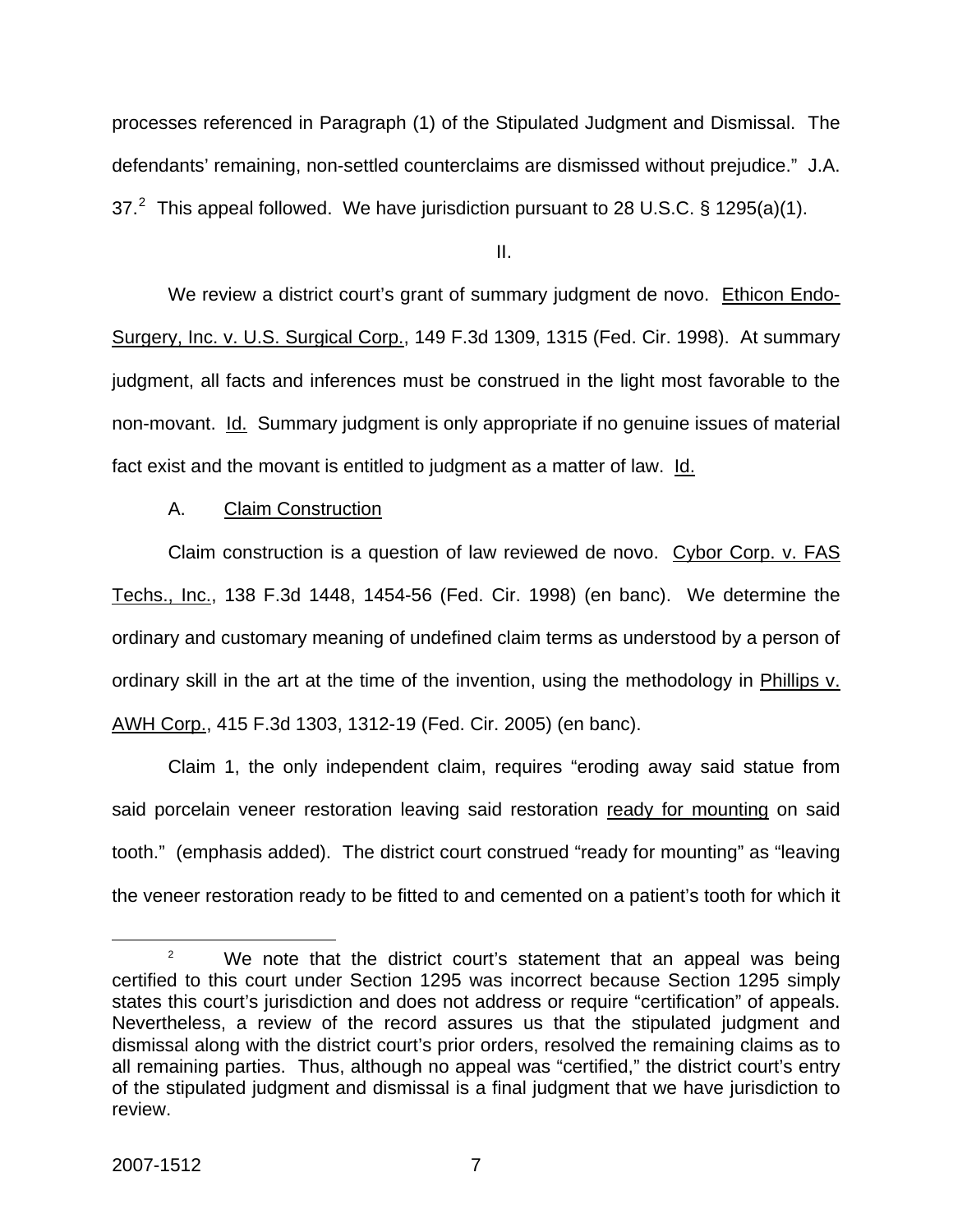was custom-made." Summary Judgment Opinion at 11. On appeal, PSN argues that the district court incorrectly construed the term "ready for mounting" as excluding all finishing activities. We agree that the district court erred in holding that a veneer could not be "ready for mounting" if any finishing step is performed following removal of the investment material.

The claim language itself provides no guidance as to what is meant by "ready for mounting," and the specification provides no explicit definition for "ready for mounting." Nevertheless, the specification illuminates the proper construction of the term. In the summary of the invention section, the specification teaches that some finishing steps may be performed after the statue is eroded:

After cooling, the statue is then removed from the porcelain veneer by blasting with an abrasive material whose hardness is sufficient to erode away the investment material but not hard enough to damage the porcelain.

The veneer casing produced by either the single or double bake process is then touched up to smooth all edges and remove all visible undercuts and, if desired, a glazing may be added. After cleaning, the interior surface of the veneer casing and the engaging surfaces of the tooth are etched and coated with a suitable cement to permit the veneer to be mounted and fixed in place.

'530 patent, col.2 ll.49-60 (emphasis added).

In describing a preferred embodiment of the invention, however, the specification

teaches that finishing steps may be performed while the veneer is still on the statue:

While still on the statue, the veneer casing may be subject to a finishing treatment to improve the esthetics, such as bevel the incisal edge and feather the embrasures and the marginal areas as close as possible to the finished margin. Also a glaze may be added. The support provided by the statue with the casing still mounted while such treatment is conducted is a feature of this invention.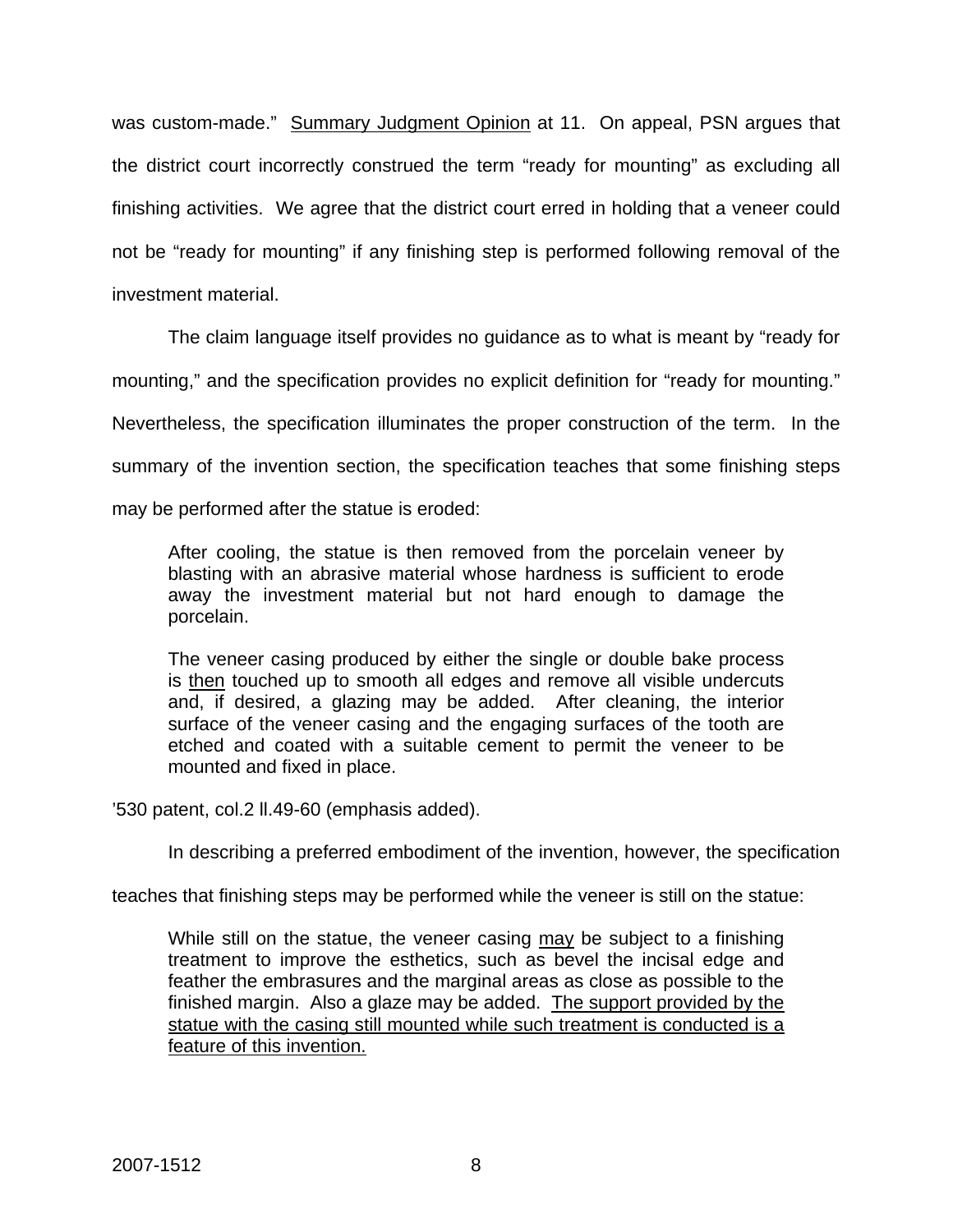Id. at col. 4 ll.40-47 (emphases added). Additionally, a detailed example in the specification discloses filling in embrasures with porcelain slurry, covering the surfaces with a glaze, and then removing the veneer from the investment material. Id. at col.5  $1.66 - \text{col}.6$   $1.8$ .

 Based on the description of a preferred embodiment and particularly on the statement in that section that the support provided by the statue during finishing is "a feature of this invention," the district court construed "ready for mounting" to exclude subsequent finishing steps. The district court characterized the steps of cleaning, sterilization, etching, and adding cement as being associated with mounting, rather than finishing. Summary Judgment Opinion at 11. In denying PSN's motion for reconsideration, the district court rejected its contention that the definition of "ready for mounting" should also allow for finishing as well as fitting operations following statue removal. Reconsideration Opinion at 3. Such finishing steps include "beveling, shaping, and glazing." Id. at 4. The district court found that adopting PSN's proposed construction would exclude (or "at the very least ignore") a preferred embodiment because the proposed construction stated that finishing will take place after the statue is removed, while the description of a preferred embodiment states that "the support provided by the statue with the casing still mounted while such treatment is conducted is a feature of this invention." Id. at 4-5.

When read in context of the claim language and the specification, we find that the district court was incorrect in holding that the description of a preferred embodiment had more bite than the description in the summary of the invention. Notably, the description of a preferred embodiment states that "[w]hile still on the statue, the veneer casing may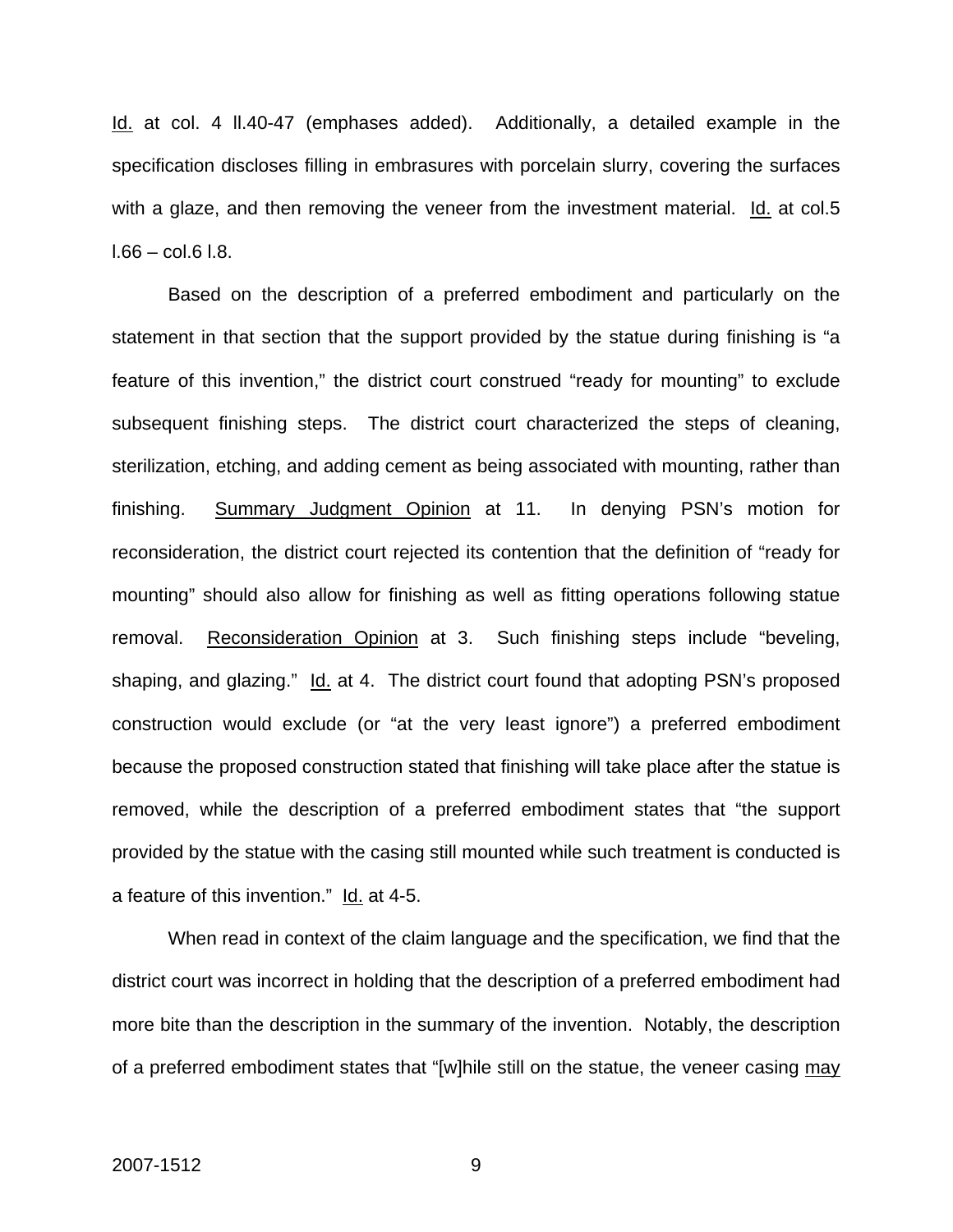be subject to a finishing treatment to improve the esthetics." While the description of that preferred embodiment contemplates performing finishing operations while the veneer is still on the statue, the description in the summary of the invention contemplates possibly performing finishing operations following statue removal. Adopting a construction that allows for either (i.e., for some finishing to be performed either before or after statue removal) would neither exclude nor ignore the preferred embodiment, as the district court found.

PSN cited Oatey Co. v. IPS Corp., 514 F.3d 1271, 1277 (Fed. Cir. 2008) as supplemental recent authority for the proposition that "[a]t leas[t] where claims can reasonably [be] interpreted to include a specific embodiment, it is incorrect to construe the claims to exclude that embodiment, absent probative evidence on the contrary." This statement from Oatey is not applicable in this case, because as discussed above, the term "ready for mounting" can and should be construed in a way that encompasses the preferred embodiment.

Additionally, we note that **Oatey** is not a panacea, requiring all claims to cover all embodiments. Instead, courts must recognize that disclosed embodiments may be within the scope of other allowed but unasserted claims. Likewise, during prosecution, an applicant may have cancelled pending claims but not amended the specification to delete disclosure relevant only to the cancelled claims. In such cases, unasserted or cancelled claims may provide "probative evidence" that an embodiment is not within the scope of an asserted claim. This caution is relevant to the present case because claims 3-7 did not survive reexamination here. In particular, claims 5 and 7 were significantly broader than claim 1, and did not include the "ready for mounting" limitation.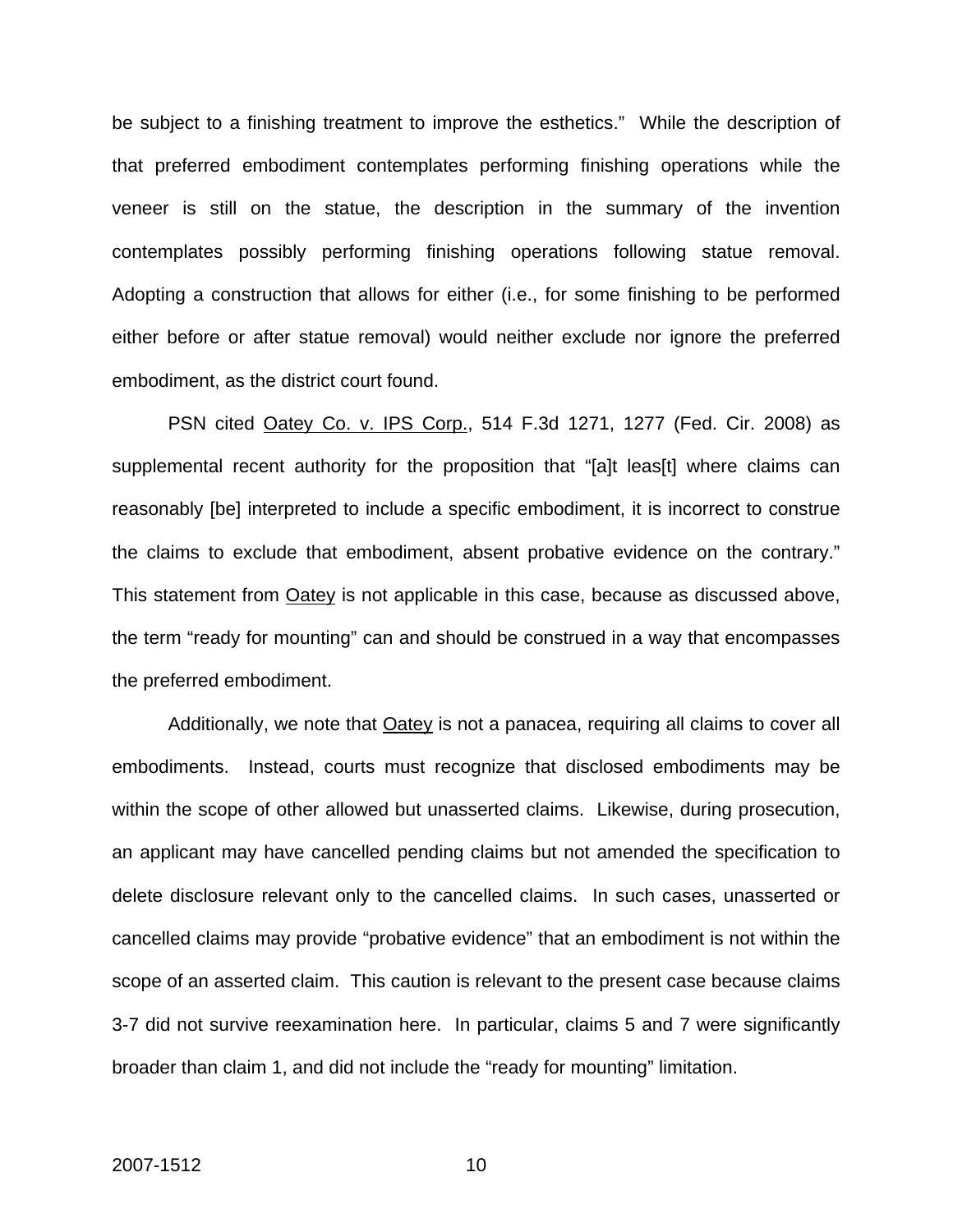Despite this prosecution history, the description in the summary of the invention and expert witness testimony support the conclusion that a person of ordinary skill in the art would understand that a veneer was "ready for mounting" after statue removal even if some "finishing" operations still needed to be performed. We conclude that the district erred in excluding all finishing steps and should have construed "ready for mounting" as "substantially fabricated such that only final finishing and fitting operations need be performed prior to mounting the veneer on a patient's tooth for which it was custommade."

### B. Infringement

 With this corrected construction in mind, we turn to the district court's infringement analysis. PSN argues that the operations performed following removal of the investment material in the accused Empress process are merely finishing steps and thus the veneer of the Empress process is "ready for mounting" after the investment material is eroded. This argument is hollow, however, and we affirm the district court's summary judgment of noninfringement.

Under the correct construction, a veneer must be "substantially fabricated" to be "ready for mounting." In a hearing before the district court, PSN's counsel stated that for a veneer to be "ready for mounting," it must be "generally fabricated. Its color and shape are defined." J.A. 2852. We agree that for a veneer to be "substantially fabricated" its color and shape must be defined. The issue then becomes whether the shape of a veneer made in the Empress process is defined once the investment material is removed.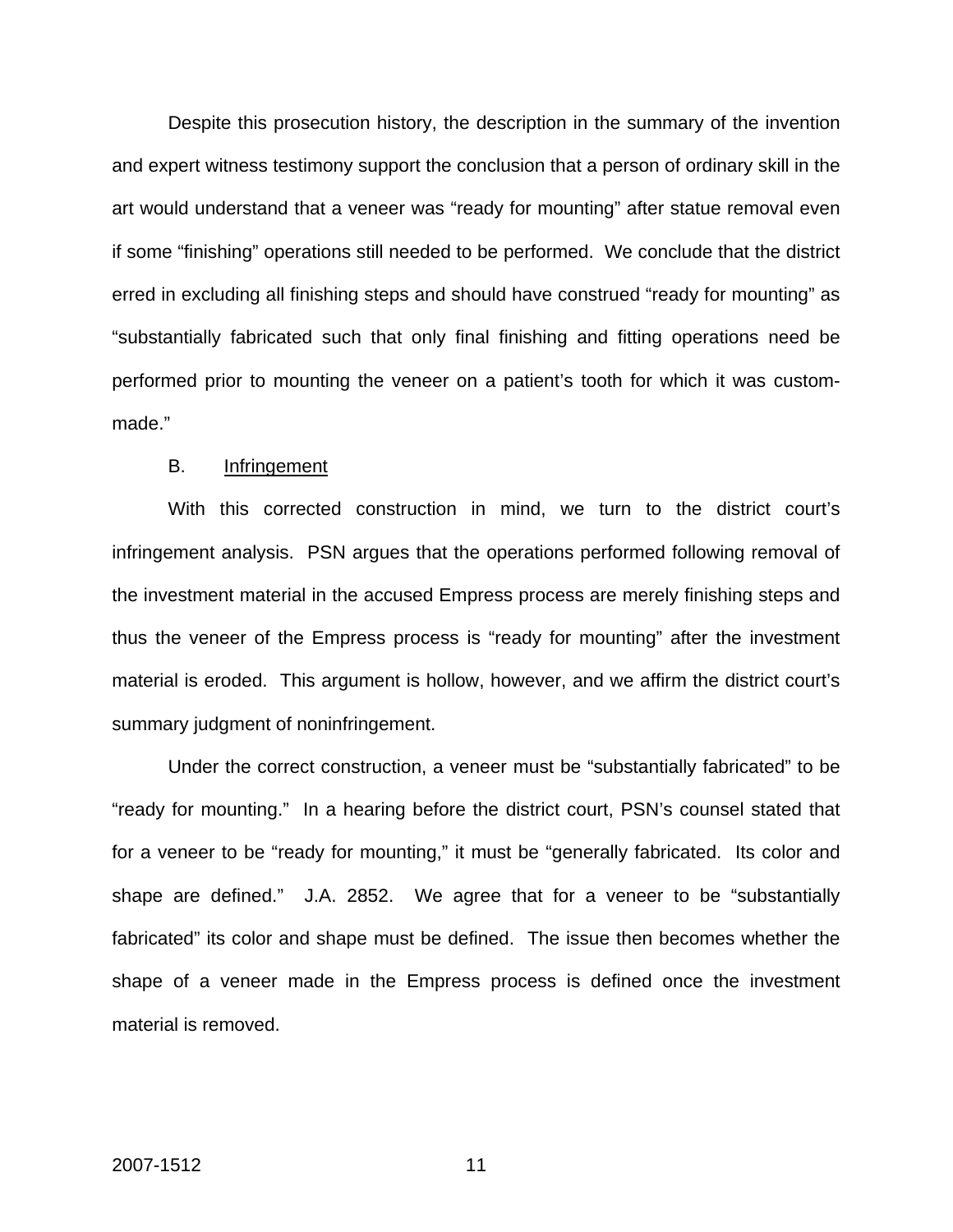It is undisputed that in the accused process, following removal of the investment material, a sprue must be removed from the veneer and that edge of the veneer must be shaped. Because sprue removal is required after the investment material is eroded, the veneer's shape is not yet defined. The Empress process requires that substantial finishing be completed prior to mounting the veneer in the patient's mouth (removal of the sprue and shaping of the surface to which the sprue was attached in addition to true finishing steps such as touching-up and glazing). We thus conclude that a veneer made by the Empress process is not "ready for mounting" once the investment material is eroded.

PSN's arguments that sprue removal is a "finishing" step do not create a disputed issue of material fact as to infringement. In its reply brief on appeal, PSN conceded that to be "ready for mounting" when the statue is removed, "the veneer has been substantially formed out of porcelain, such that its size and shape is substantially complete." PSN also acknowledges that the sprue must be removed by the dental lab before the veneer is ready for final finishing and fitting procedures at the dentist's office. PSN tries to downplay the significance of sprue removal by stating that it can be done quickly and is done using the same tool as touching up. It also points to the expert testimony it proffered from the named inventor and a retained expert who owned and operated a dental laboratory that "sprue removal" is part of finishing. We find this testimony, however, to be wholly conclusory and thus insufficient to raise a disputed issue of material fact.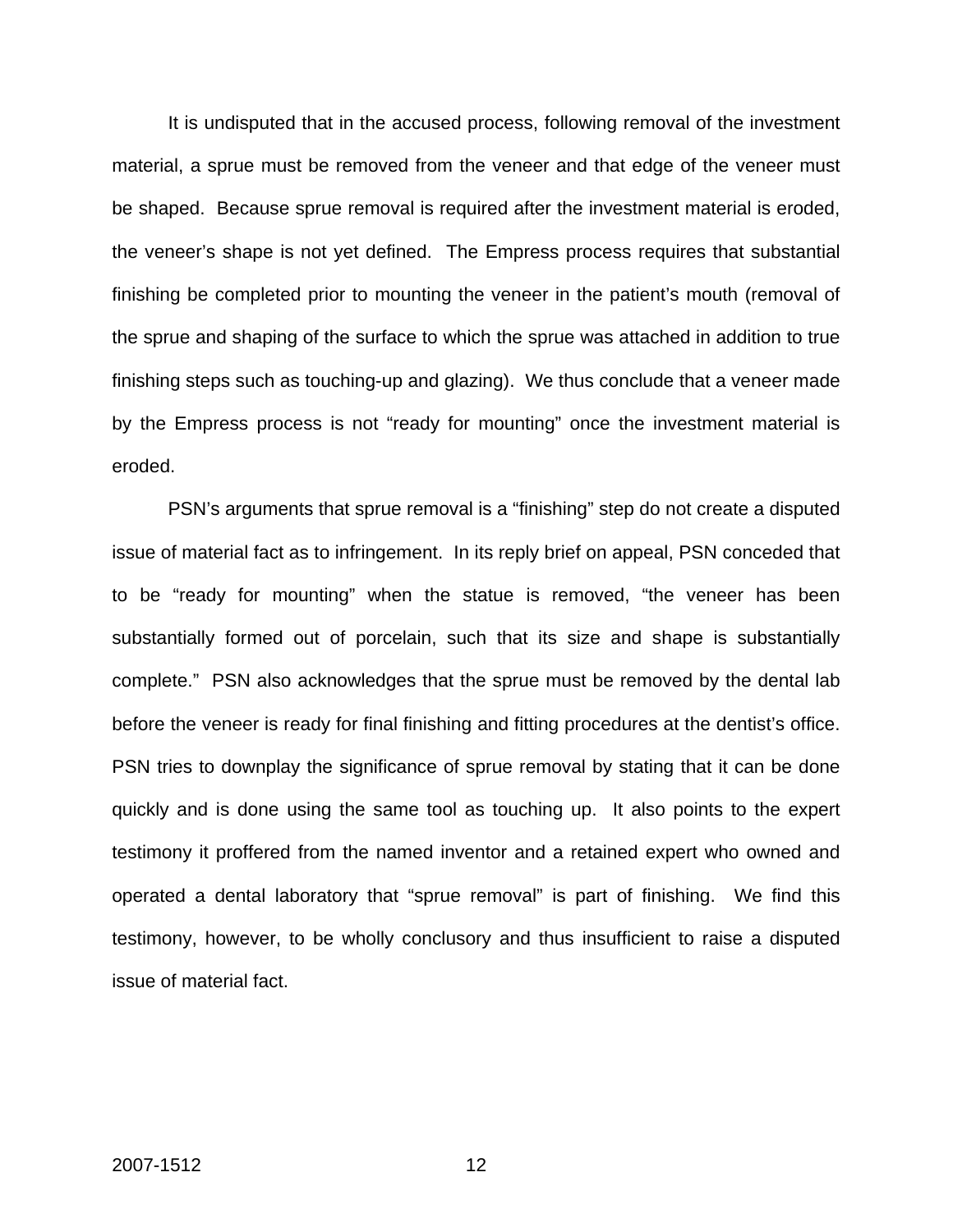PSN also appears to characterize sprue removal as merely removing porcelain similar to other final finishing steps such as touching up rough edges.<sup>[3](#page-13-0)</sup> But all operations that remove porcelain are not the same: touching up might remove a burr or rough edge but does not substantially change the shape of the porcelain veneer following statue removal; sprue removal on the other hand removes a substantial amount of porcelain and substantially changes the shape of the porcelain veneer from that present when the statue was eroded. We conclude that summary judgment of no literal infringement was proper.

Additionally, there can also be no infringement under the doctrine of equivalents because such a finding of infringement would read the "ready for mounting" limitation out of the claim. Under the all-elements rule, "an accused product or process is not infringing unless it contains each limitation of the claim, either literally or by an equivalent." Freedman Seating Co. v. Am. Seating Co., 420 F.3d 1350, 1358 (Fed. Cir. 2005) (citing Warner-Jenkinson Co. v. Hilton Davis Chem. Co., 520 U.S. 17, 29 (1997) and Kustom Signals, Inc. v. Applied Concepts, Inc., 264 F.3d 1326, 1333 (Fed. Cir. 2001)). "[A]n element of an accused product or process is not, as a matter of law, equivalent to a limitation of the claimed invention if such a finding would entirely vitiate the limitation." Id. (citing Warner-Jenkinson, 520 U.S. at 29). To determine whether finding infringement under the doctrine of equivalents would vitiate a claim limitation,

<span id="page-13-0"></span> $\overline{\phantom{a}}$  3 We note that PSN's suggestion that all steps which remove porcelain are finishing steps could be taken to ridiculous extremes. Under this rationale, sculpting the veneer from a square block of porcelain could be characterized as "removing porcelain"; yet an unformed block of porcelain would clearly not be "ready for mounting." Indeed, Gutzon Borglum might have considered removing a burr from George Washington's nose at Mount Rushmore as final finishing, but we doubt he would have thought blasting the presidents' heads from unformed stone was finishing just because both processes involved "removing granite."